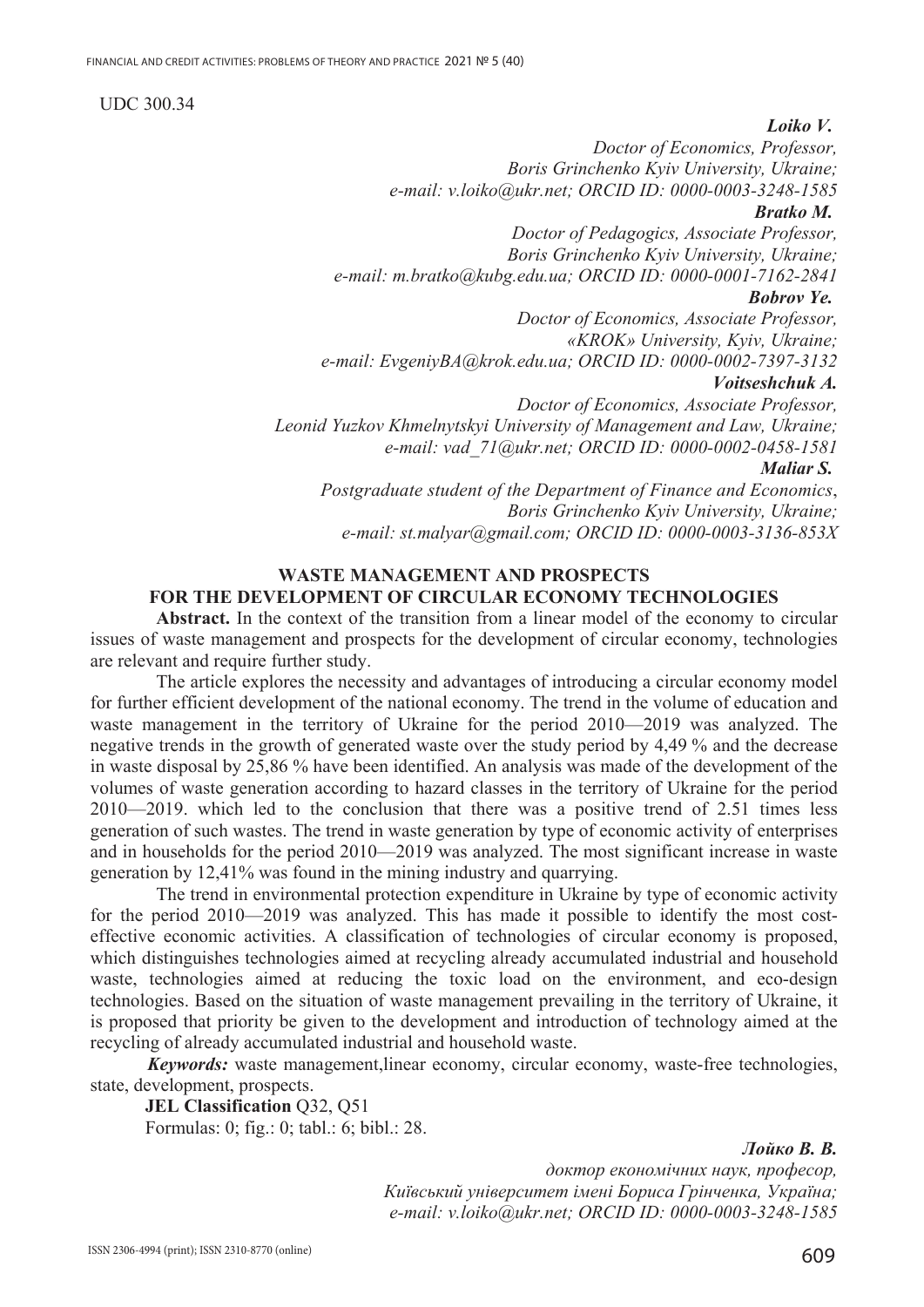# *Братко М. В.*

 $\partial$ октор педагогічних наук, доцент, Київський університет імені Бориса Грінченка, Україна; *e-mail: m.bratko@kubg.edu.ua; ORCID ID: 0000-0001-7162-2841*   $\bm{E}$ *obpob*  $\bm{\epsilon}$ *. A.* 

 $\partial$ *октор економічних наук, доцент, ɍɧɿɜɟɪɫɢɬɟɬ ɟɤɨɧɨɦɿɤɢ ɬɚ ɩɪɚɜɚ «ɄɊɈɄ», Ʉɢʀɜ, ɍɤɪɚʀɧɚ; e-mail: EvgeniyBA@krok.edu.ua; ORCID ID: 0000-0002-7397-3132* 

## **Войцещук А. Д.**

 $\partial$ *октор економічних наук, доцент,*  $X$ мельницький університет управління та права імені Леоніда Юзькова, Україна; *e-mail: vad\_71@ukr.net; ORCID ID: 0000-0002-0458-1581 Маляр С. А.* 

> *ɚɫɩɿɪɚɧɬ ɤɚɮɟɞɪɢ ɮɿɧɚɧɫɿɜ ɬɚ ɟɤɨɧɨɦɿɤɢ,*  Київський університет імені Бориса Грінченка, Україна; *e-mail: st.malyar@gmail.com; ORCID ID: 0000-0003-3136-853X*

## **ɉɈȼɈȾɀȿɇɇə Ɂ ȼȱȾɏɈȾȺɆɂ ȱ ɉȿɊɋɉȿɄɌɂȼɂ ɊɈɁȼɂɌɄɍ ТЕХНОЛОГІЙ ЦИРКУЛЯРНОЇ ЕКОНОМІКИ**

Анотація. В умовах переходу від лінійної моделі економіки до циркулярної питання поводження з відходами і перспектив розвитку технологій циркулярної економіки є актуальним і потребує додаткового вивчення.

Досліджено необхідність і переваги впровадження моделі циркулярної економіки для подальшого ефективного розвитку національної економіки. Проаналізовано динаміку обсягів утворення і поводження з відходами на території України за період 2010—2019 рр. Виявлено негативні тенденції зростання утворених відходів за досліджуваний період на 4.49 % і зниження обсягів утилізації відходів на 25,86 %. Проведено аналіз динаміки обсягів утворення відходів за класами небезпеки на території України за період 2010—2019 рр., який дозволив зробити висновок про позитивну тенденцію зменшення обсягів утворення таких відходів у 2,51 раза. Проаналізовано динаміку обсягів утворення відходів за видами економічної діяльності підприємств і в домогосподарствах за період 2010—2019 рр. Зроблено висновок, що найбільш суттєве зростання обсягів утворення відходів на 12,41 % відбулось у добувній промисловості та розробленні кар'єрів. Проаналізовано динаміку витрат на охорону навколишнього природного середовища в Україні за видами економічної діяльності за період 2010—2019 рр., що надало можливість виділити найбільш витратні види економічної діяльності. Запропоновано класифікацію технологій циркулярної економіки, у межах якої виділено технології, які націлені на переробку вже накопичених промислових і побутових відходів, технології, які націлені на зменшення токсичного навантаження на навколишнє середовище та технології екодизайну. Виходячи із ситуації поводження з відходами, яка склалася на території України, запропоновано першочергову увагу приділити розробленню та впровадженню технології, які націлені на переробку вже накопичених промислових і побутових відходів.

Ключові слова: поводження з відходами, лінійна економіка, циркулярна економіка, безвідхідні технології, стан, розвиток, перспективи.

Формул: 0; рис.: 0; табл.: 6; бібл.: 28.

Introduction. The circular economy is recognized as a modern progressive model of development of the world and national economies. The transition from a linear to a circular economy will be facilitated by the development and dissemination of waste-free or low-waste technologies, or in a broader sense, circular economy technologies. The most progressive way of a wide introduction of such technologies into modern production is investment of technological innovations and development of technologies with a high level of efficiency of using resources,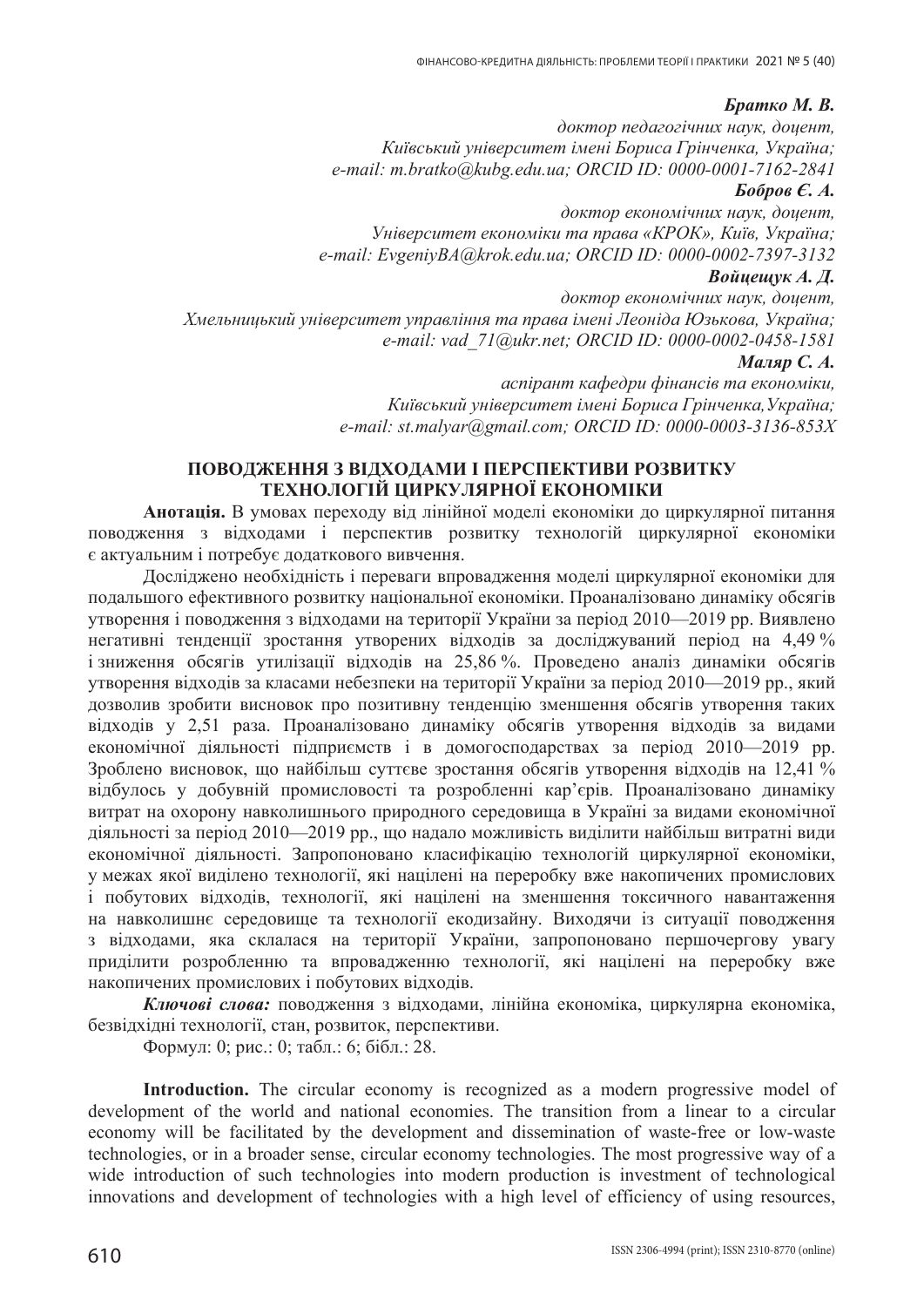environmentally friendly production and use of waste as raw materials for other types of productions. Technologies for processing already accumulated industrial and household waste are important for Ukraine in the field of investing in the development and implementation of technological innovations. A significant amount of industrial and household waste has been accumulated on the territory of Ukraine; their landfills occupy large areas of agricultural land and have a negative impact on the environment. The issue of the development and implementation of circular economy technologies for the effective development of the national economy of Ukraine is relevant. There is no unambiguous definition of «circular economy technology» in modern scientific research; systematization of circular economy technologies and classification of such technologies according to the degree of priority of their introduction into the national economy in order to accelerate the transition from linear to circular development model has not been carried out. Therefore, this issue is relevant for research.

**Analysis of the research and tasks' setting.** The development of the circular economy, its advantages are widely represented in scientific publications (Ellen MacArthur Foundation, 2012; Ghisellini et al., 2016, p. 11—32; Murray et al., 2017, p. 369—380) [1—3]. The need to develop and implement technological innovation and waste-free technologies as a key stimulus for growth is emphasized in the works of Stahel W. R. (2016, p. 435—435), Geng et al. (2012, p. 216—224) and Jawahir& Bradley (2016, p. 103—108) [4—6]. The proposition of classifying modern technologies into technologies of circular economy and other technologies is stated in the work of J. Banioniene, L. Dagiliene (2017) [7].

The achievements of those scholars have theoretical and practical significance in this area and have become the basis for conducting research on waste management in Ukraine and prospects for the development of circular economy technologies. Given the changes in the world economy, the outlined topic requires further comprehensive research and coverage.

**The purpose of the article** is the analysis of waste management on the territory of Ukraine, generalization of the concept of «circular economy technologies», classification of these technologies and determining perspective areas of the development of such technologies in the economy of Ukraine.

Achievement of this purpose was realized by solving the **problem** of conducting a comprehensive analysis of waste management in Ukraine for the period 2010—2019, generalizing the definitions of «circular economy» and «circular economy technologies» in the scientific works of scholars and developing author's conceptual provisions in regard to perspective directions of development of circular economy technologies in the economy of Ukraine.

**Results of the research.** Current tendencies in population growth, global increase in consumer demand, the rapid development of scientific and technological progress, the rapid development of innovation have contributed to more intensive use of natural resources and the accumulation of industrial and household waste. Understanding the need to address the challenges posed by globalization, modern technology and the slowdown in economic development has necessitated the transition from the existing linear economic model to a circular economy. The content of the concept of «circular economy» in different scientific sources differs. This fact confirms that the very concept of «circular economy» is transformed depending on the development of the system of circular economy. In studies conducted by scholars at the request of the Club of Rome, the «circular economy» is understood as an industrial system that is restorative [8]. The main idea of the circular economy is the fullest use of raw materials in the production, i.e. the introduction of low-waste and non-waste technologies. Ukrainian scholars who study the origin and phenomenon of the circular economy also emphasize the development and implementation of nonwaste and low-waste technologies, but also emphasize the need to process already accumulated industrial and household waste in Ukraine, which occupies large areas of land [9—20]. Polish scholars, who also focus on circular economy issues in their research, study circular economy as «an economic development strategy with appropriate legal and economic instruments and monitoring indicators, and its implementation is based on the latest IT solutions» [21]. Foreign scholars in their research on topical issues of circular economy in European countries emphasize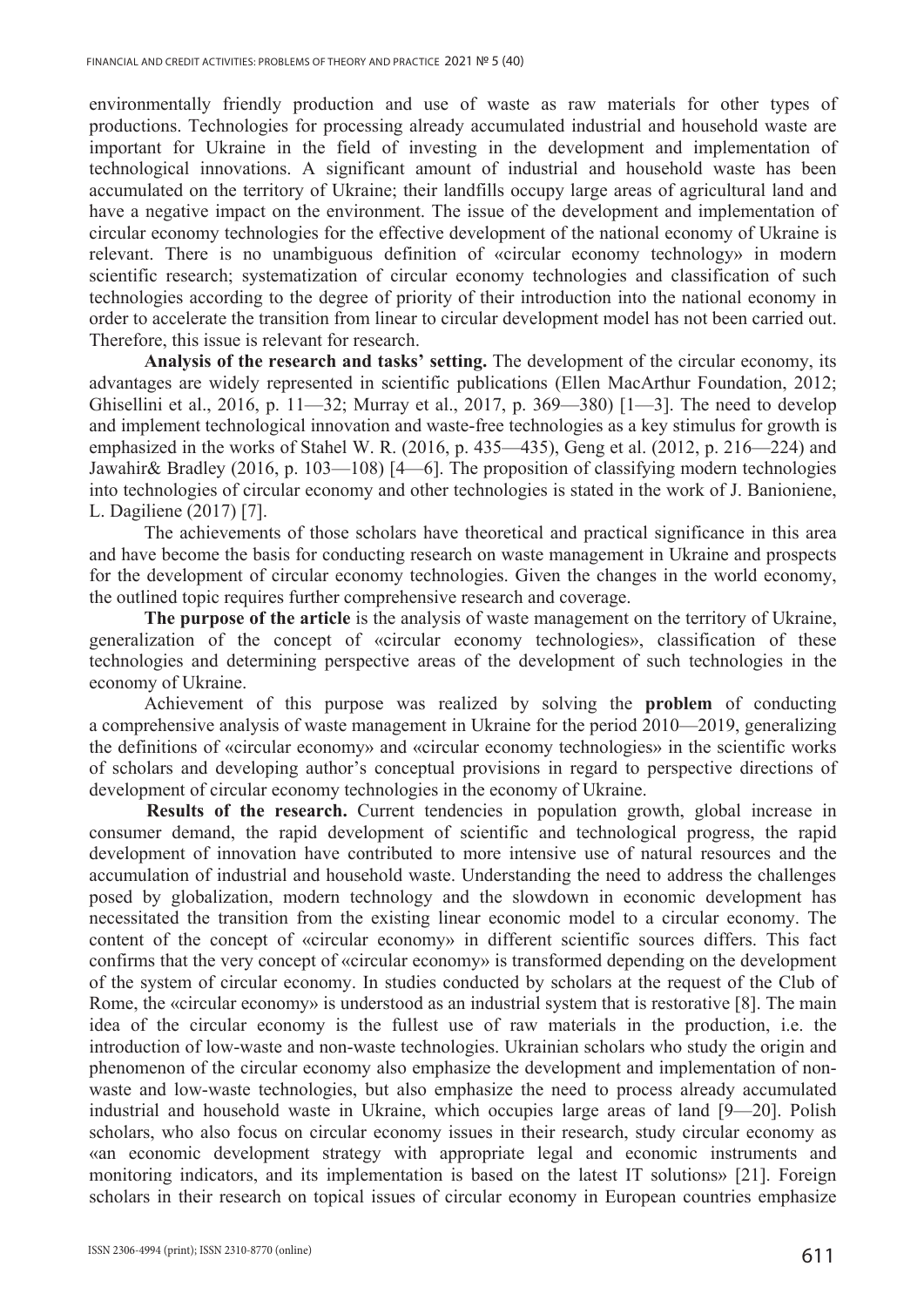both changes in the production and changes in consumption, adjustment of consumer behavior, which is no less important than production processes [22—24]. The concept of circular economy is based on the 3R principles: reduce, reuse, recycle — reduction of consumption, reuse, recycling [8].

Significant advantages of introducing the circular economy model are the use of closed-loop technologies or waste-free and low-waste technologies, optimization of waste disposal processes, reduction of the negative impact of accumulated waste on the environment, rational consumption. The concept of a circular economy has become a strategic concept for planning the economic development of the United States, European countries, Japan, South Korea and China. Ukraine also joins the concept of circular economic development.

According to the conducted analysis of the dynamics of waste generation and management in Ukraine for the period 2010—2019, the authors have made the following conclusions (*Table 1*).

Table 1

|                                                                                                            | TOT THE PERIOU SURV<br>= v 1 / |          |          |          |          |          |          |                                                                                 |
|------------------------------------------------------------------------------------------------------------|--------------------------------|----------|----------|----------|----------|----------|----------|---------------------------------------------------------------------------------|
| Indicator                                                                                                  | 2010                           | 2014     | 2015     | 2016     | 2017     | 2018     | 2019     | <b>Relative deviation</b><br>of the data<br>of 2019 from the data<br>of 2010, % |
| Waste generated,<br>thousand tons                                                                          | 422549,9                       | 350000,4 | 312267,6 | 295870,1 | 366054,0 | 352333,9 | 441516,5 | 4,49                                                                            |
| The amount of waste<br>collected from households,<br>thousand tons                                         | 6367,7                         | 6314,3   | 6053,3   | 6346,5   | 5858,0   | 5543,5   | 5896,7   | $-7,39$                                                                         |
| The share of waste received<br>from households in the<br>total amount generated, %                         | 1,51                           | 1,80     | 1,94     | 2,15     | 1,60     | 1,57     | 1,34     | $-0,17$                                                                         |
| Disposed, thousand tons                                                                                    | 145710,7                       | 109280,1 | 92463,7  | 84630,3  | 100056,3 | 92463,7  | 108024,0 | $-25,86$                                                                        |
| The share of recycled waste<br>in the total amount<br>generated, %                                         | 34,48                          | 31,22    | 29,61    | 28,60    | 27,33    | 29,61    | 24,47    | $-10,01$                                                                        |
| Growth (decrease)<br>of emissions of pollutants<br>into the atmosphere from<br>mobile sources of pollution |                                |          | 83,7     | 80,7     | $102,7$  | 98,7     | 102,7    | 22,70                                                                           |

**Dynamics of amounts of waste generation and management on the territory of Ukraine for the period 2010—2019** 

*Source:* compiled by the authors of the article according to the data of the State Statistics Committee of Ukraine [25].

The amounts of waste generated on the territory of Ukraine for the period 2010—2019 decreased by 4.49%, which can be considered as a positive tendency from the point of view of the circular economy. However, it should be noted that a significant reduction in the amount of waste generated in Ukraine began in 2014, the amount of waste generated is less by 21.39% in 2014 than the amount of waste generated in 2013. We can assume that such a significant reduction in waste generation in 2014 occurred due to the lack of the data from the annexed territory of Crimea, and later from part of the territories of Donetsk and Luhansk regions. The amount of waste collected and received from households in Ukraine for the period 2010—2019 decreased by 7.39%. It is certainly a positive tendency, but it should be noted that Ukrainian households are not the most polluting factor in the environment (the share of waste received from households is very small and in 2019 amounted to only 1.34% of total waste generated). The negative tendencies in waste management in Ukraine include the fact that the amount of recycling decreased during the period 2010—2019 by 25.86%. At the beginning of 2020, 15.4 billion tons of waste was accumulated on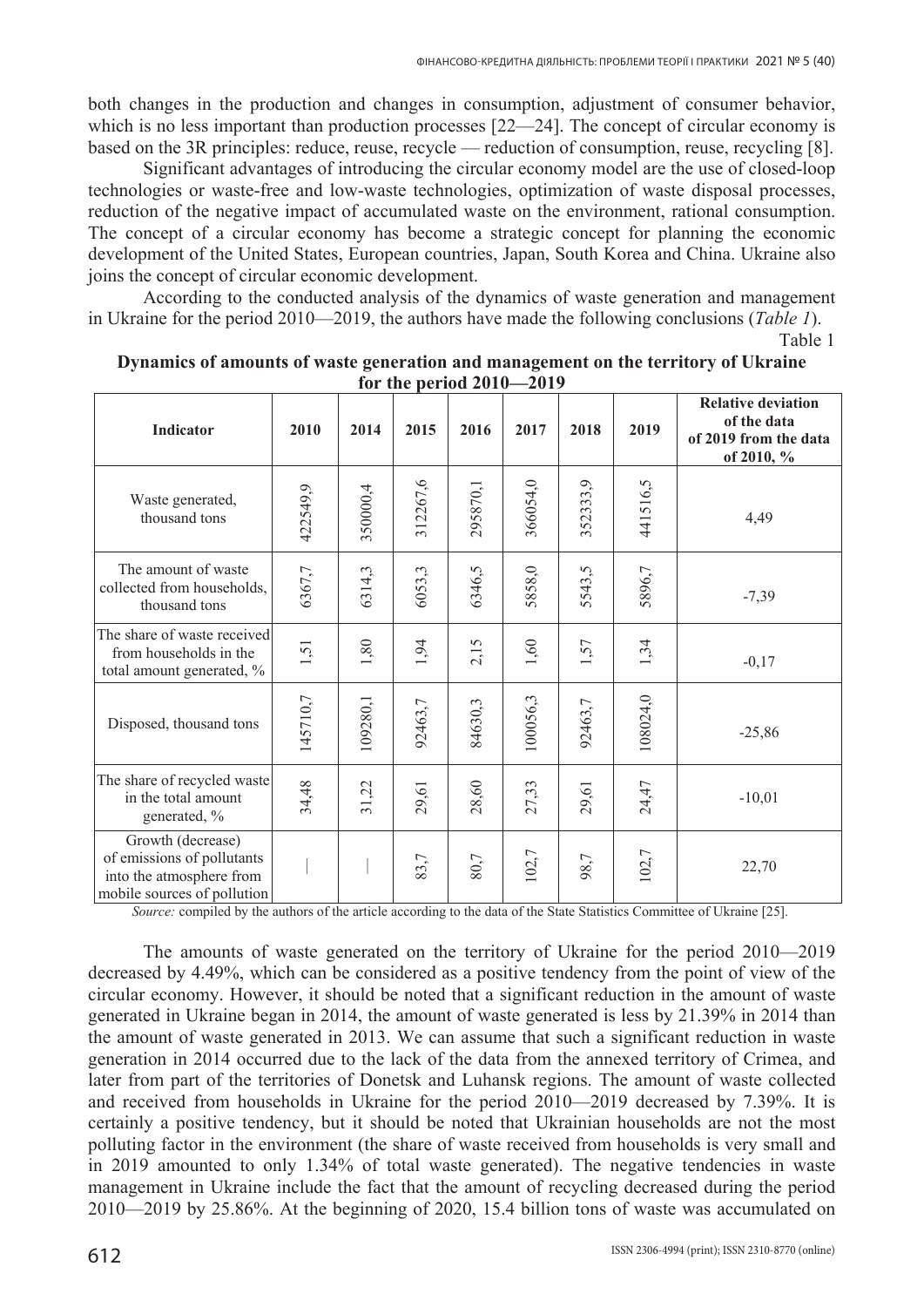the territory of Ukraine, including 12.3 million tons (0.08%) of I—III hazard classes. The amount of accumulated waste on the territory of Ukraine has increased by 16.48% over the last 10 years. The rate of emissions of pollutants into the atmosphere from mobile sources of pollution increased during the period 2015—2019 by 22.70%, which is a negative phenomenon.

The conducted analysis of the dynamics of the amounts of waste generation by hazard classes in Ukraine for the period 2010—2019 (*Table 2*) provided an opportunity to draw the following conclusions.

Table 2

| Dynamics of waste generation by hazard classes on the territory of Ukraine |                            |  |  |
|----------------------------------------------------------------------------|----------------------------|--|--|
|                                                                            | for the period $2010-2019$ |  |  |

| <b>Indicator</b>                                                                                                                  | 2010     | 2018     | 2019     | Relevant<br>deviation<br>of the data<br>of 2019<br>from the data<br>of 2018, $\%$ | <b>Relevant</b><br>deviation<br>of the data<br>of 2019<br>from the data<br>of 2010, $%$ |
|-----------------------------------------------------------------------------------------------------------------------------------|----------|----------|----------|-----------------------------------------------------------------------------------|-----------------------------------------------------------------------------------------|
| Total, thousand tons                                                                                                              | 422549,9 | 352333,9 | 441516.5 | 25,31                                                                             | 4,49                                                                                    |
| Including:<br>Total amount of generated waste<br>of I-III hazard class, thousand tons                                             | 1389,1   | 627,4    | 553,0    | $-11,86$                                                                          | Decreased by<br>$2,51$ times                                                            |
| The share of waste generated<br>of I-III hazard class on the territory<br>of Ukraine in the total amount<br>of generated waste, % | 0,33     | 0,18     | 0,13     | $-0,05$                                                                           | $-0,20$                                                                                 |

*Source:* compiled by the authors of the article according to the data of the State Statistics Committee of Ukraine [25].

Analysis of the dynamics of generation of particularly harmful waste of I—III hazard class demonstrated that there was the decrease by 11.86% in 2019, which indicated a positive tendency in the management of particularly hazardous waste in Ukraine. The amount of waste of the first class of danger decreased by 0.2 thousand tons or 10%, in 2019, of the second class — by 1.7 thousand tons or 5.65%, of the third class — by 32.4 thousand tons or 5.84% and there wasthe increase in the amount of waste of the IV hazard class by 129283 thousand tons or 41.48%.

The conducted analysis of the dynamics of waste accumulated on the territory of Ukraine by hazard classes for the period 2010—2019 (*Table 3*) made it possible to draw the following conclusions.

Table 3

| Dynamics of waste accumulation during operation in waste disposal sites |  |
|-------------------------------------------------------------------------|--|
| by hazard classes in $2010 - 2019$                                      |  |

|                                                                                                                                               |            | $0\sqrt{12}$ in Casses in $2010 - 2017$ |            |                                                                                            |                                                                                            |
|-----------------------------------------------------------------------------------------------------------------------------------------------|------------|-----------------------------------------|------------|--------------------------------------------------------------------------------------------|--------------------------------------------------------------------------------------------|
| <b>Indicator</b>                                                                                                                              | 2010       | 2018                                    | 2019       | <b>Relevant</b><br>deviation<br>of the data<br>of 2019<br>from<br>the data<br>of 2018, $%$ | <b>Relevant</b><br>deviation<br>of the data<br>of 2019<br>from<br>the data<br>of 2010, $%$ |
| Total, thousand tons                                                                                                                          | 13219983,9 | 12505915,8                              | 15398649,4 | 23,13                                                                                      | 16,48                                                                                      |
| Including:<br>Total amount of accumulated<br>waste of I—III hazard class<br>on the territory of Ukraine,<br>thousand tons                     | 14335,4    | 12217,2                                 | 12305,1    | 0,72                                                                                       | $-14,16$                                                                                   |
| The share of waste accumulated<br>of $I$ — III hazard class<br>on the territory of Ukraine<br>in the total amount of generated<br>waste, $\%$ | 0,11       | 0,09                                    | 0,08       | $-0,01$                                                                                    | $-0,03$                                                                                    |

*Source:* compiled by the authors of the article according to the data of the State Statistics Committee of Ukraine [25].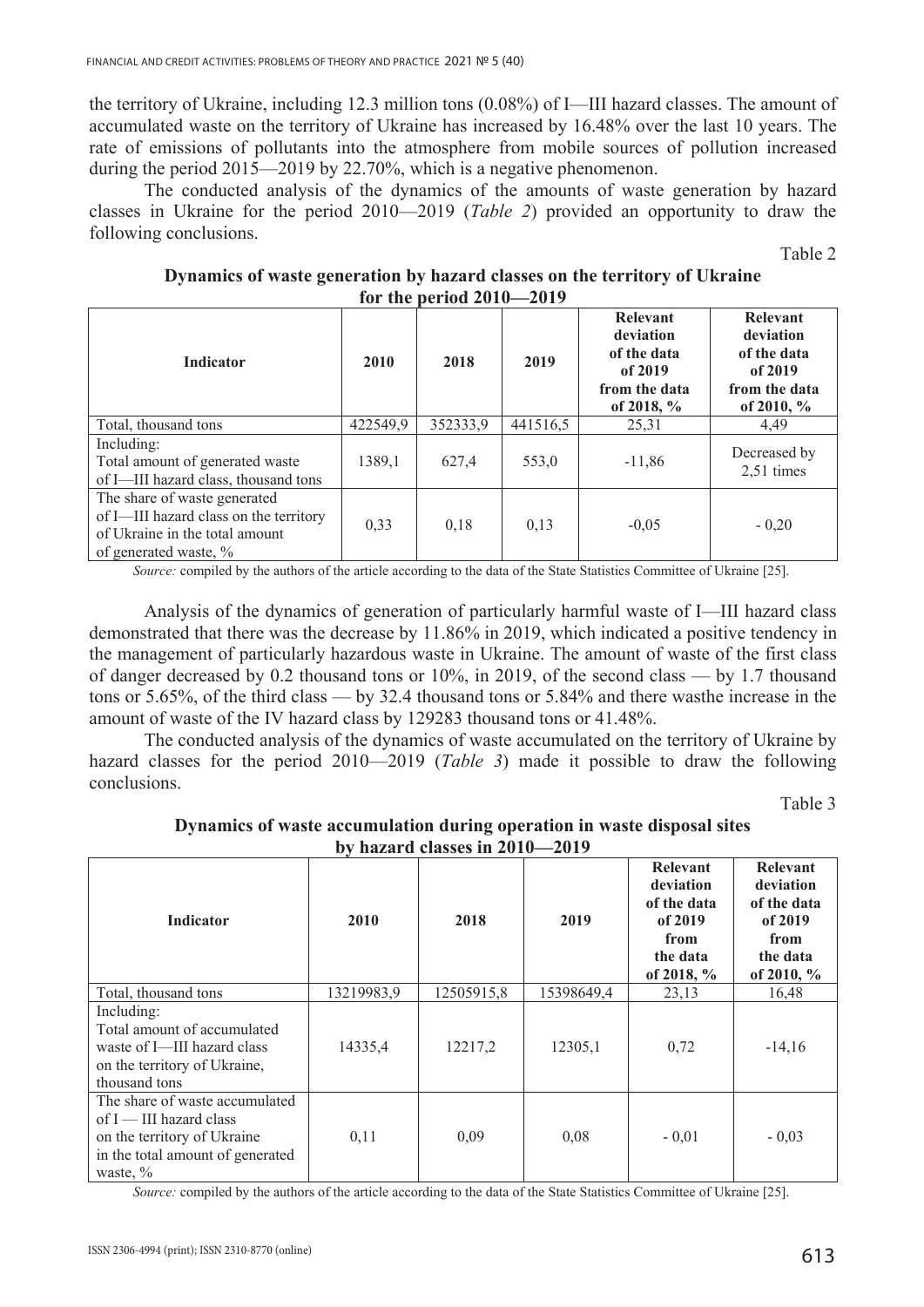Analysis of the dynamics of accumulation of particularly harmful waste of I—III hazard class demonstrated the decrease of particularly hazardous waste by 16.48% in 2019 compared to 2018. There was the decrease in emissions during the operation of hazard class I by 0.1 thousand tons or by 0.68% in 2019, of class  $II - by 0.8$  thousand tons or 0.29%, of class  $III - by 99751$ thousand tons or 89.25% and of class IV — there was the increase of 2892484 thousand tons or by 23.15%.

The *Table 4* presents the results of the analysis for the dynamics of waste generation according to the type of economic activity of enterprises and households of Ukraine for the period  $2010 - 2019$ .

Table 4

| Indicator                                                                      | 2010     | 2014     | 2015     | 2016     | 2017     | 2018     | 2019     | <b>Relevant deviation</b><br>of the data of 2019<br>from the data of 2010,<br>$\frac{0}{0}$ |
|--------------------------------------------------------------------------------|----------|----------|----------|----------|----------|----------|----------|---------------------------------------------------------------------------------------------|
| Generated waste -<br>all types<br>of economic activity,<br>thousand tons       | 422549,9 | 350000,4 | 312267,6 | 295870,1 | 366054,0 | 352333,9 | 441516,5 | 4,49                                                                                        |
| Agriculture,<br>forestry<br>and fisheries,<br>thousand tons                    | 8304,5   | 8451,4   | 8736,8   | 8715,5   | 6188,2   | 5968,1   | 6750,5   | $-18,71$                                                                                    |
| Mining industry<br>and quarrying,<br>thousand tons                             | 347442,3 | 297290   | 257861,9 | 237461,4 | 313738,2 | 301448,9 | 390563,8 | 12,41                                                                                       |
| Manufacturing,<br>thousand tons                                                | 47676,5  | 34796,7  | 31000,5  | 34093    | 32176,7  | 31523,2  | 30751,8  | $-35,49$                                                                                    |
| Supply of electricity, gas,<br>steam and air<br>conditioning, thousand<br>tons | 8636,4   | 5972,7   | 6597,5   | 7511,5   | 6191,7   | 6322,7   | 5959,2   | $-30,99$                                                                                    |
| Construction sector,<br>thousand tons                                          | 326,7    | 306,4    | 376,2    | 300,2    | 493,8    | 378,8    | 188,7    | $-42,24$                                                                                    |
| Other types of economic<br>activity, thousand tons                             | 3795,8   | 1868,9   | 1641,4   | 1442     | 1407,4   | 1148,7   | 1405,8   | $-62,96$                                                                                    |
| Households, thousand<br>tons                                                   | 6367,7   | 6314,3   | 6053,3   | 6346,5   | 5858,0   | 5543,5   | 5896,7   | $-7,39$                                                                                     |
| Amounts of generated<br>waste per unit of GDP,<br>kg / 1000 U.S. dollars       | 1159,6   | 983,6    | 957,5    | 883,8    | 1073     | 999,7    | 1152,7   | $-0,59$                                                                                     |

## **Dynamics of waste generation according to the types of economic activity of enterprises and households of Ukraine for the period 2010—2019**

*Source:* compiled by the authors of the article according to the data of the State Statistics Committee of Ukraine [25].

Data analysis in the *Table 4* provided an opportunity to draw a conclusion about the growth of waste generation in all types of economic activity by 4.49% for the period 2010—2019. The most significant increase in waste generation for the period 2010—2019 occurred in the mining industry and quarrying by 12.41%. There was the decrease in waste generation by various amounts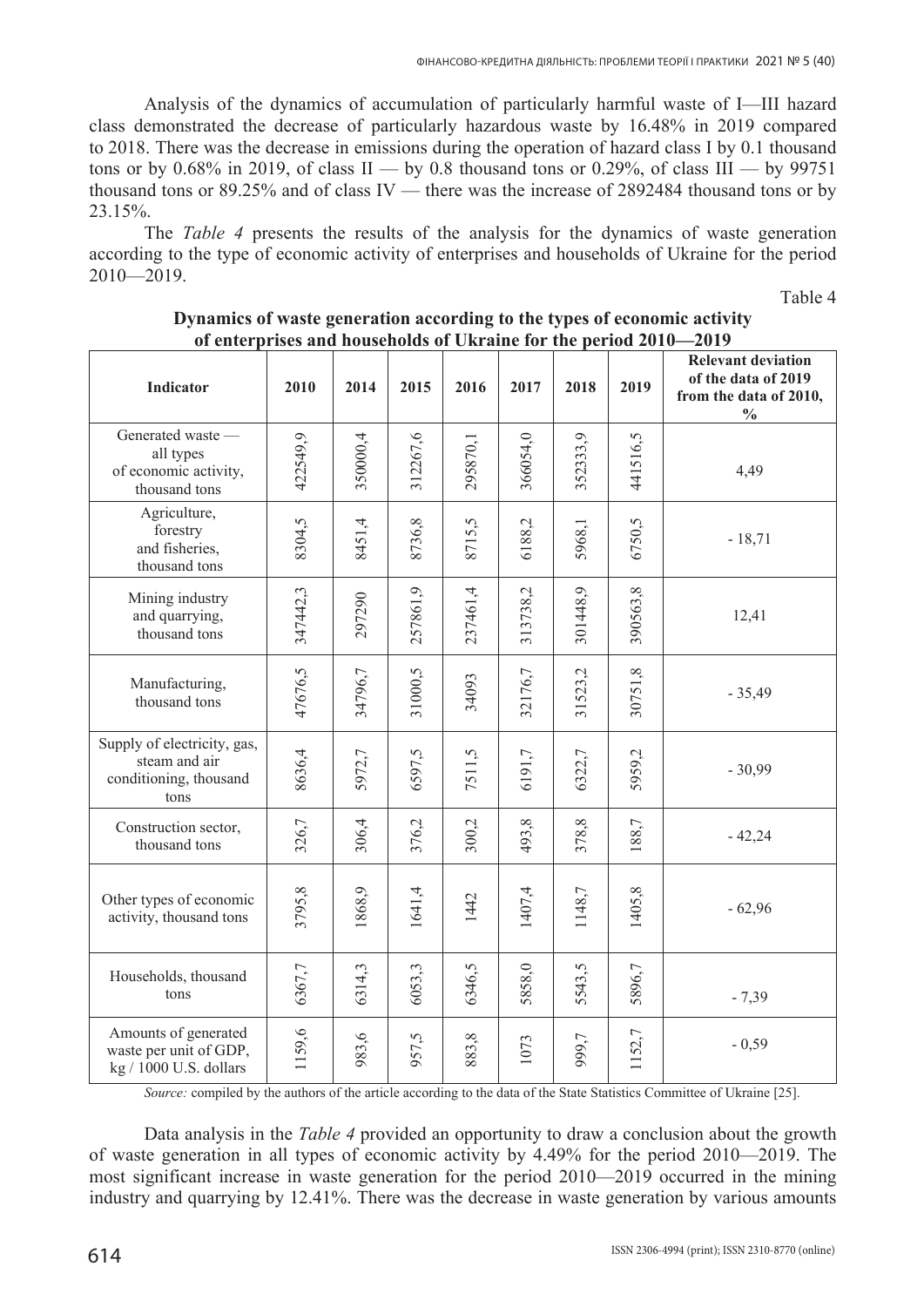in other types of economic activity. The most significant decrease in waste generation occurred in construction sector (42.24%) and other activities (62.96%). The amount of waste generated per unit of GDP during the period of research decreased slightly (0.59%).

The conducted analysis of the dynamics of environmental expenditures in Ukraine according to the type of economic activity provided an opportunity to draw the following conclusions (*Table 5*).

**Indicator** 2017 2018 2019 **Relevant deviation of the data of 2019 from the data of 2017, %**  Total in Ukraine, thousand tons 31491958,5 34392270,3 43735862,1 38,88 Including: Agriculture, thousand UAH, The share in the total costs,  $\%$ 428932,6 1,36 418078,7 1,22 440696,9 1,00 2,74 -0,36 Mining industry and quarrying, thousand UAH, The share in the total costs,  $\%$ 5968063,1 18,95 7780234,5 22,62 9371091,9 21,42 57,02 2,47 Manufacturing, thousand UAH, The share in the total costs,  $\%$ 8004738,4 25,42 10323781,2 30,02 11677710,4 26,70 45,88 1,28 Supply of electricity, gas, steam and air conditioning, thousand UAH, The share in the total costs,  $\%$ 6148762,3 19,52 4423931,5 12,86 9458167,9 21,63 53,82 2,11 Water supply; sewerage, waste management, thousand UAH, The share in the total costs, % 6523328,2 20,71 8212450,7 23,88 9697644,4 22,17 48,66 1,46 Other types of activities, thousand UAH, The share in the total costs, % 4418133,9 14,04 3233793,7 9,40 3090550,6 7,08  $-30,05$ -6,96

**Dynamics of expenditures for environmental protection according to the types of activity in Ukraine for the period 2017—2019** 

*Source:* compiled by the authors according to the data of the State Statistics Committee of Ukraine [25].

During the researched period 2017—2019, the amount of expenditures on environmental protection increased by 38.88% in Ukraine. The largest increase in environmental protection expenditures was made in: mining industry and quarrying by 57.02%; supply of electricity, gas, steam and air conditioning by 53.82%; water supply, sewerage, waste management by 48.66%; recycling industry by 45.88%. The most significant types of economic activity in terms of expenditures on environmental protection are the recycling industry, the share of which in 2019 amounted to 26.70%, water supply; sewerage, waste management (share 22.17%), mining industry and quarrying (share  $-21.42\%$ ), other activities (share  $-7.08\%$ ).

Analysis of waste management in Ukraine makes it possible to draw a conclusion about the significant amount of accumulated waste in Ukraine, which requires the development of technologies for their recycling. The largest amount of waste is generated at enterprises belonging to the mining industry and part of the recycling industry: metallurgical, chemical, paper and pulp enterprises. Along with the development and implementation of technologies for recycling of already accumulated industrial waste, it is advisable to improve and implement technologies that would help to prevent pollution and toxic effects on the environment. The experience of the development and application of waste-free and low-waste technologies in the developed countries proves their economic efficiency.

Summarizing the accumulated practical experience of waste management, the experience of waste management of the electronics industry, which is growing every year, attracts attention. According to estimates made by Microsoft, the amount of waste from the electronics industry or as it is now called «e-waste» is more than 53 million tons worldwide [26; 27]. The suggested algorithm for waste management is as follows: waste sorting, selection of a partner for waste disposal, pricing, implementation of the principles of environmentally friendly production.

Table 5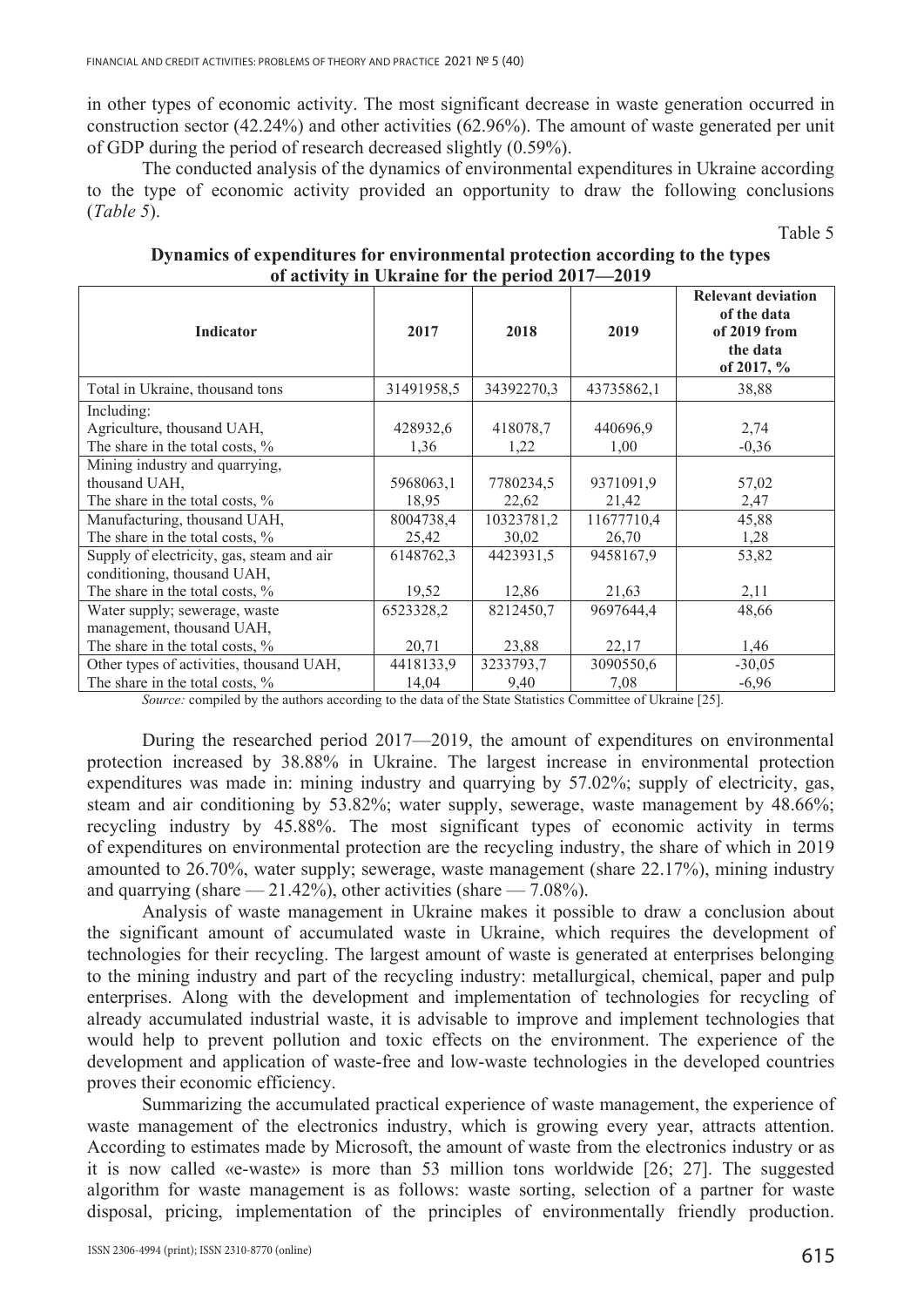Electronic device manufacturers are developing and implementing technologies that will further extend the life of those devices (for example, the technology «right to repair»of electronic gadgets, i.e. providing consumers with information about electronic gadgets that will help them to repair the devices themselves).

The issue of defining the concept of «circular economy technologies» and classification of such technologies according to different classification criteria is being discussed in the scientific literature. Li R.H.,& Su C.H. have offered in their scientific work to classify technologies in accordance with five features: economic development, resource use, pollution reduction, environmental efficiency and development potential [28]. The scientific work of Ghisellini P., Cialani C. & Ulgiati S. includes technologies that help to reduce the toxic impact on the environment into the technologies of circular economy [2]. Banioniene J., Dagiliene L. in their study developed a classification of technologies that are divided into other technologies and technologies aimed at the hierarchy of circularity, which in turn are divided into tangible and intangible technologies. [7]. The definition of «circular economy technologies» can be based on a combination of the concepts of «technologies» and «circular economy». The definition of «circular economy technologies» was presented for the first time at the conference «Sustainable Innovation 2016» [7]. Circular economy technologies are understood as technologies that contribute to the establishment of the circular economy principles: reducing waste amounts, reducing the load in the form of emissions and water pollution, technologies that save energy and non-renewable resources, waste recycling technologies.

Based on the purpose of our research and the situation with accumulated industrial waste, which has developed in Ukraine, it is advisable to offer such a classification of circular economy technologies, which involve the use of innovations of various kinds (*Table 6*).

Table 6

| Classification of Chicalal Cconomy Rechnologies |                                                                                    |  |  |  |  |  |
|-------------------------------------------------|------------------------------------------------------------------------------------|--|--|--|--|--|
| <b>Classification group</b>                     | <b>Types of technologies</b>                                                       |  |  |  |  |  |
| Technologies that are aimed                     | Technologies of solid industrial waste recycling                                   |  |  |  |  |  |
| at recycling already                            | Technologies for recycling liquid industrial waste                                 |  |  |  |  |  |
| accumulated industrial                          | Technologies for recycling hazardous waste                                         |  |  |  |  |  |
| and household waste                             | Technologies of household waste processing                                         |  |  |  |  |  |
|                                                 | Waste utilization technologies that cannot be recycled at the current level of STP |  |  |  |  |  |
| Technologies aimed                              | Technologies for water purification, which is involved in the technological cycle  |  |  |  |  |  |
| at reducing the toxic load                      | Technologies to prevent emissions of polluted air                                  |  |  |  |  |  |
| on the environment                              | Wastewater treatment technologies                                                  |  |  |  |  |  |
|                                                 | Polluted air purification technologies                                             |  |  |  |  |  |
|                                                 | Land reclamation technologies                                                      |  |  |  |  |  |
|                                                 | Technologies aimed at reducing all types of waste                                  |  |  |  |  |  |
| Eco-design technologies                         | Technologies of products' extended life cycle                                      |  |  |  |  |  |
|                                                 | Non-waste or low-waste technologies                                                |  |  |  |  |  |
|                                                 | Technologies aimed at replacing natural materials with artificial ones             |  |  |  |  |  |
|                                                 | Energy saving technologies                                                         |  |  |  |  |  |
|                                                 | Technologies for reuse of components                                               |  |  |  |  |  |
|                                                 | Technologies for using recycled raw materials                                      |  |  |  |  |  |

**Classification of circular economy technologies** 

*Source:* offered by the authors of the article.

The current level of equipment and technology does not allow to reuse the waste of certain enterprises of as raw materials. These are wastes of nuclear energy, certain enterprises of chemical and pharmacological industry, medical wastes. The waste of these economic activities can currently be utilized. Therefore, the urgent issue is to improve technologies that minimize the amount of such waste and to improve the methods of their utilization or disposal.

The issue of development and implementation of technologies aimed at recycling already accumulated industrial and household waste is especially important for Ukraine.

**Conclusions.** The amount of accumulated industrial and household waste on the territory of Ukraine necessitates faster implementation of technologies for their processing or safe utilization and development and implementation of low-waste or non-waste technologies in all sectors of the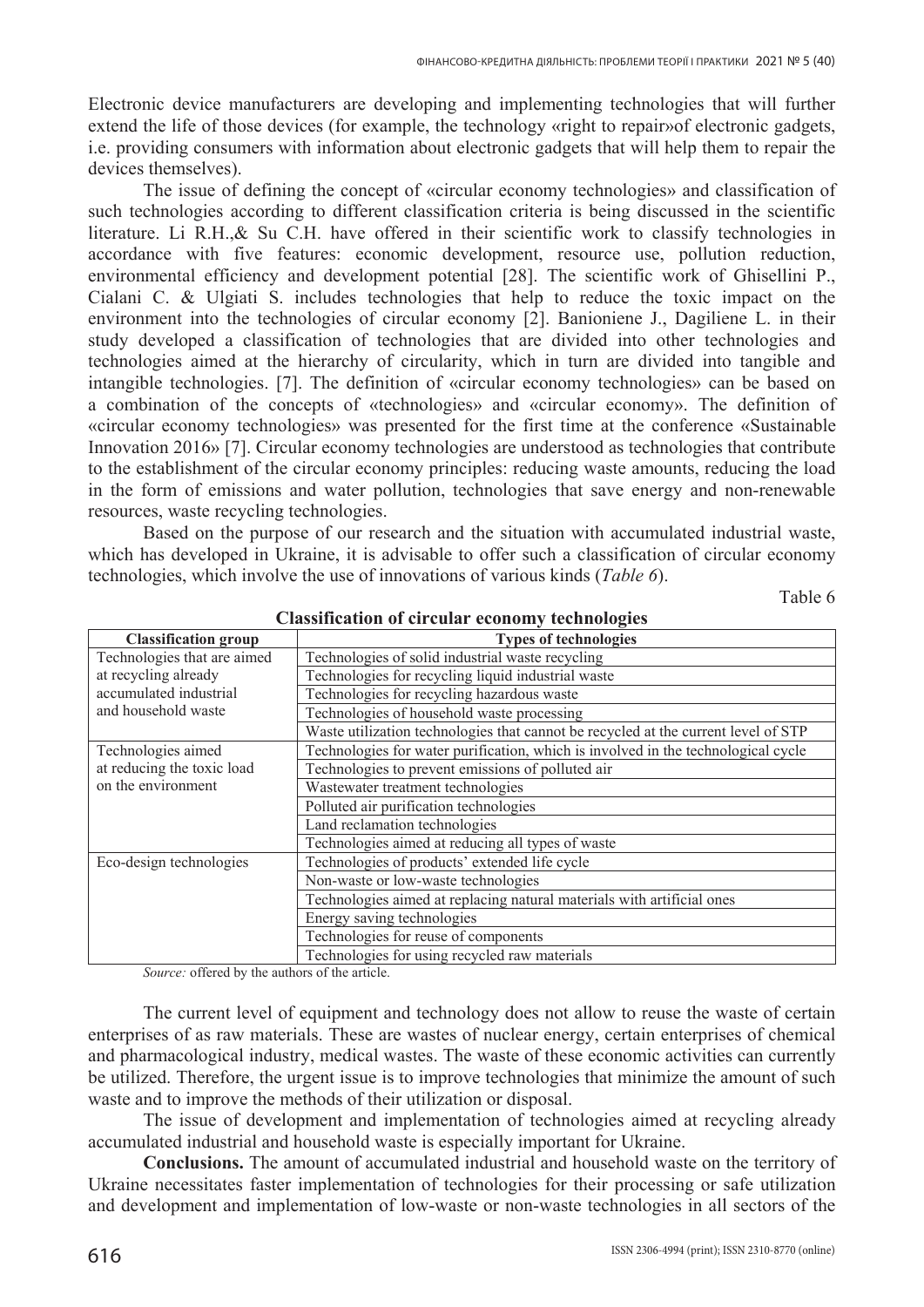national economy of Ukraine. The creation and implementation of circular economy technologies will promote the optimal use of non-renewable and other resources, will reduce resource costs and waste generation, will ensure a more rational use of resources in industrial sectors. Modern classifications of technologies are developed according to various classification features. The transition from a linear to a circular model of the economy necessitates the classification of technologies on the basis of their compliance with the principles of the circular economy. The authors have suggested the classification of technologies of circular economy, which allowed to allocate separate groups of technologies that were directed on processing of already saved up industrial and household waste, technologies which were aimed at reducing toxic load on environment and technologies of eco-design. For the development of the principles of the circular economy in Ukraine, it is advisable to pay primary attention to the development and implementation of technologies aimed at recycling already accumulated industrial and household waste that maintains the current level of scientific and technological progress.

#### **J**Iireparvpa

- 1. Ellen MacArthur Foundation. Towards the Circular Economy: an economic and business rationale for an accelerated transition. 2013. Vol. 1. URL : http://www.ellenmacarthurfoundation.org/business/reports.
- 2. Ghisellini P., Cialani C., Ulgiati S. A review on circular economy: the expected transition to a balanced interplay of environmental and economic systems. *Journal of Cleaner Production.* 2016. Vol. 114. P. 11—32.
- 3. Murray A., Skene K., Haynes K. The Circular Economy: An Interdisciplinary Exploration of the Concept and Application in a Global Context. *Journal of Business Ethics.* 2017. Vol. 140. P. 369—380.
- 4. Stahel W. R. Circular economy. *Nature*. 2016. № 531. P. 435—438.
- 5. Geng Y., Xinbei W., Qinghua Z., Hengxin Z. Regional initiatives on promoting cleaner production in China: a case of Liaoning. *Journal of Cleaner Production.* 2010. ʋ 18 (15)*.* P. 1502—1508.
- 6. Jawahir I. S., Bradley R. Technological Elements of Circular Economy and the Principles of 6R-Based Closed-loop Material Flow in Sustainable Manufacturing. *Procedia CIRP.* 2016. Vol. 40. P. 103—108.
- 7. Banioniene, J., Dagiliene L. Circular Economy: Technologies for Circulation. *Institute of Economic Research.* 2017. ʋ 9.
- 8. Війкман А., Сконберг К. Циркулярна економіка та переваги для суспільства : звіт про дослідження на вимогу Pимського клубу за підтримки Фонду MAVA. URL : http://www.clubofrome.org.ua/wpcontent/uploads/2017/08/The-Circular-Economy-CoR\_UA-2.pdf.
- 9. Sosnovska Ɉ., Shtepa Ɉ. Actual aspects of circular economy development. *Atlantis press. III International Scientific Congress Society of Ambient Intelligence 2020 (ISC-SAI 2020). Advances in Economics, Business and Management Research.* 2020. Vol. 129. P. 201—207.
- 10. Лойко Д. М. Аналіз сучасного стану споживчого сектору економіки України в умовах розвитку циркулярної економіки. Науковий вісник Херсонського державного університету. Економічні науки. 2019. Вип. 35. С. 30—34.
- 11. Лойко В. В., Маляр С. А. Проблеми міст в умовах розвитку циркулярної економіки. Research and Practice: Collection *of scientific articles.* 2019. P. 23—27.
- 12. Лойко В. В., Маляр С. А. Організаційно-економічні аспекти розвитку житлово-комунальної інфраструктури України в умовах циркулярної економіки. *Ефективна економіка*. 2019. № 10. URL http://www.economy.nayka.com.ua/?op=1&z=7307.
- 13. Лойко В. В. Проблеми розвитку циркулярної економіки в Україні. *III International Scientific Conference From the Baltic to the Black Sea: the Formation of Modern Economic Area: Conference Proceedings, August 23th, 2019*. Riga, Latvia : Baltija Publishing, 2019. P. 24-27.
- 14. Андрейченко А. В. Організація безвідходного агропромислового виробництва як неодмінний складник його результативності. *Глобальні та національні проблеми економіки*. 2018. № 22. С. 132—135.
- 15. Біла К. О. Економічна ефективність безвідходних і маловідходних технологій. Вісник Вінницького національного *технічного університету*. 2016. № 5. С. 1—3.
- 16. Вяткін П. С. Визначення загального ефекту формування безвідходного виробництва на переробних підприємствах АПК. *Економіка розвитку*. 2016. № 1 (53). С. 65—69.
- 17. Ткаченко Т. П., Кириченко С. О., Аларікі Ф. Н. Концепція безвідходного виробництва як фактор підвищення прибутковості підприємства. Агросвіт. 2018. № 9. С. 60—63.
- 18. Якимчук А. Ю. Екологічна мережа України: аналіз показників формування та аспекти управління. Державне *управління: удосконалення та розвиток.* 2013. № 12. URL : http://www.dy.nayka.com.ua/?op=1&z=665.
- 19. Бобров Є. А. Стан та перспективи переходу до економіки циклічного типу. Вчені записки Університету «КРОК». 2020. Вип. 4 (60). С. 157—169.
- 20. Економіка невизначеності: практичний погляд на проблему : монографія / за ред. В. І. Грушка. Київ : Університет економіки та права «КРОК», 2021. 503 с.
- 21. Cirkular Economy. *Polish Circular Hotspot*. URL : http://circularhotspot.pl/pl/gospodarka-obiegu-zamknietego (date of access: 17.02.2021).
- 22. Війкман А., Сконберг К. Циркулярна економіка та переваги для суспільства. Явні переможці в області робочих місць та клімату в економіці, заснованій на відновлюваній енергії та ресурсоефективності. Дослідження стосовно Чеської  $Pecny$ бліки та Польщі. URL : http://www.clubofrome.org.ua/wp-content/uploads/2017/08/The-Circular-Economy-CoR\_UA-2.pdf (дата звернення: 15.02.2021).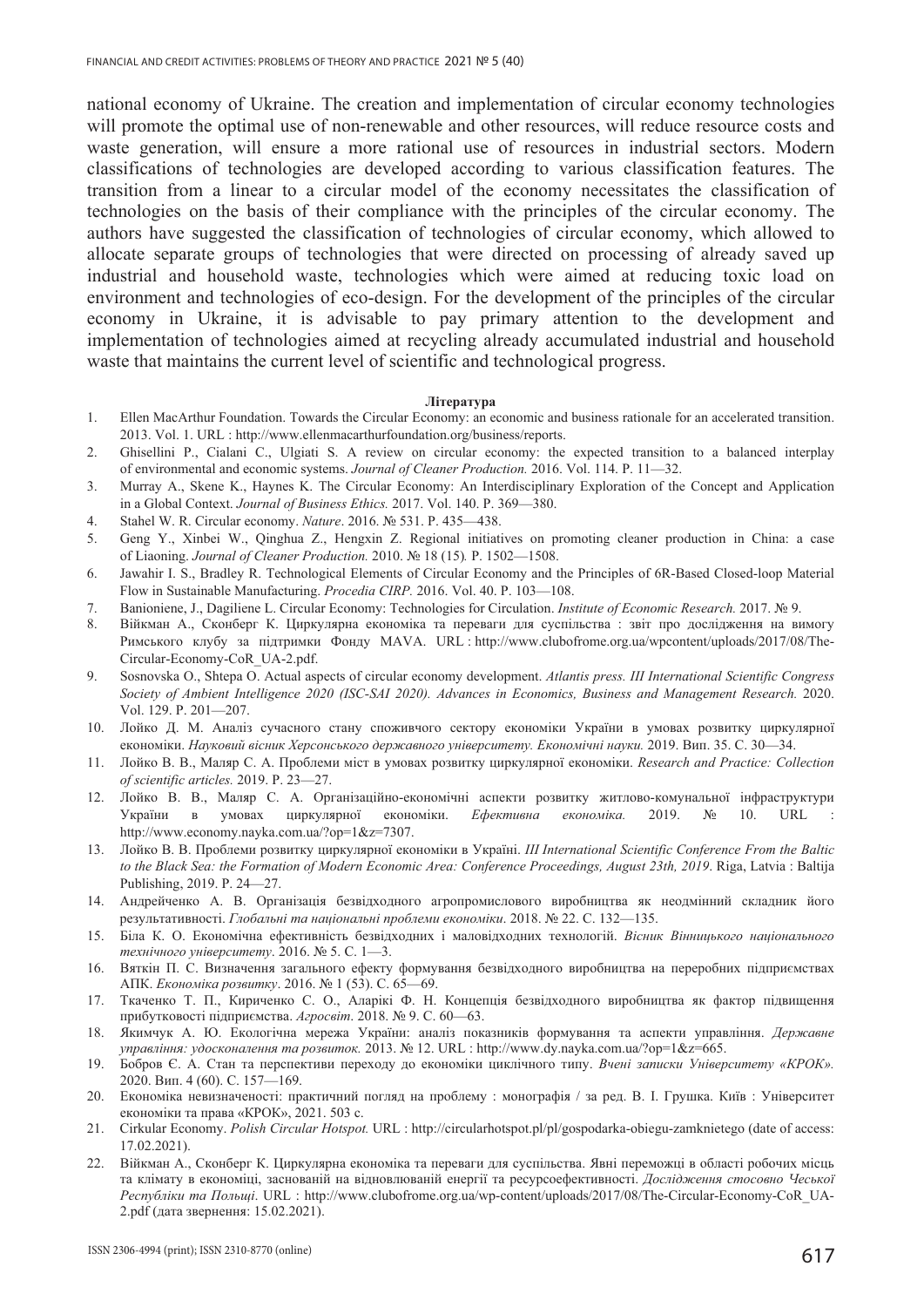- 23. Dziobek E., Kulczycka J. Finansowa niedziałalnośc i przedsiebiorstw w modelu gospodarki oobiegu zamknietym / red. naukowa dr. hab. J. Kulczycka. *Gospodarka o obieguzamkniĊtym w polityce i badaniach naukowych.* Kraków : Wydawnictwo IGSMiE PAN, 2019. P. 35—46. URL : https://circulareconomy.europa.eu/platform/sites/default/files /the\_circular\_economy\_in\_policy\_and\_scientific\_research.pdf (data złożenia wniosku: 17.02.2021).
- 24. Kulczycka J., Pedziwiatr E. Gospodarka o obiegu zamknietym definicje i ich interpretacje / red. naukowa: dr. hab. J. Kulczycka. *Gospodarka o obieguzamkniętym w polityce i badaniach naukowych.* Kraków : Wydawnictwo IGSMiE PAN, 2019. Ɋ. 9—20. URL : https://circulareconomy.europa.eu/platform/sites/default/files /the\_circular\_economy\_in\_policy\_and\_scientific\_research.pdf (data złożenia wniosku: 17.02.2021).
- 25. Офіційний сайт Державної служби статистики України. Статистична інформація. URL : www.ukrstat.gov.ua.
- 26. Геринг А. Безвідходне виробництво: як допомогти планеті і при цьому заробити? URL : https://mind.ua/openmind /20217885-bezvidhodne-virobnictvo-yak-dopomogti-planeti-i-pri-comu-zarobiti (дата звернення: 17.02.2021).
- 27. Microsoft планує перейти на безвідходне виробництво у 2030. URL : https://konkurent.ua/publication/61652/microsoftplanue-pereyti-na-bezvidhodne-virobnitstvo-u-2030/ (дата звернення: 17.02.2021).
- 28. Li R. H., Su C. H. Evaluation of the circular economy development level of Chinese chemical enterprises. *Procedia Environmental Sciences.* 2012. № 13. P. 1595-1601.

Статтю рекомендовано до друку 06.07.2021 С Лойко В. В., Братко М. В., Бобров Є. А., Войнешук А. Д., Маляр С. А.

#### **References**

- 1. Ellen MacArthur Foundation. (2013). Towards the Circular Economy: an economic and business rationale for an accelerated transition. Vol. 1. Retrieved from http://www.ellenmacarthurfoundation.org/business/reports.
- 2. Ghisellini, P., Cialani, C., & Ulgiati, S. (2016). A review on circular economy: the expected transition to a balanced interplay of environmental and economic systems. *Journal of Cleaner Production, 114,* 11—32.
- 3. Murray, A., Skene, K., & Haynes, K. (2017). The Circular Economy: An Interdisciplinary Exploration of the Concept and Application in a Global Context. *Journal of Business Ethics, 140,* 369—380.
- 4. Stahel, W. R. (2016). Circular economy. *Nature, 531,* 435—438.
- 5. Geng, Y., Xinbei, W., Qinghua, Z., & Hengxin, Z. (2010). Regional initiatives on promoting cleaner production in China: a case of Liaoning. *Journal of Cleaner Production, 18* (15), 1502—1508.
- 6. Jawahir, I. S., & Bradley, R. (2016). Technological Elements of Circular Economy and the Principles of 6R-Based Closedloop Material Flow in Sustainable Manufacturing. *Procedia CIRP, 40,* 103—108.
- 7. Banioniene, J., & Dagiliene L. (2017). Circular Economy: Technologies for Circulation. *Institute of Economic Research,* 9.
- 8. Viikman, A., & Skonberh, K. (2017). *Tsyrkuliarna ekonomik ta perevahy dlia suspilstva: zvit pro doslidzhenniana vymoh u Rymskoho klubu za pidtrymky Fondu MAVA [Circular economics and benefits for society: a study report at the request of the Club of Rome with the support of the MAVA Foundation].* Retrieved from http://www.clubofrome.org.ua/wpcontent/uploads/2017/08/The-Circular-Economy-CoR\_UA-2.pdf [in Ukrainian].
- 9. Sosnovska, Ɉ., & Shtepa, Ɉ. (2020). Actual aspects of circular economy development. *Atlantis press. III International Scientific Congress Society of Ambient Intelligence 2020 (ISC-SAI 2020). Advances in Economics, Business and Management Research, 129,* 201—207.
- 10. Loiko, D. M. (2019). Analiz suchasnoho stanu spozhyvchoho sektoru ekonomiky Ukrainy v umovakh rozvytku tsyrkuliarnoi ekonomiky [Analysis of the current state of the consumer sector of the economy of Ukraine in the development of a circular economy]. *Naukovyi visnyk Khersonskoho derzhavnoho universytetu. Ekonomichni nauky — Scientific Bulletin of Kherson State University. Economic sciences, 35*, 30—34 [in Ukrainian].
- 11. Loiko, V. V., & Maliar, S. A. (2019). Problemy mist v umovakh rozvytku tsyrkuliarnoi ekonomiky [Problems of cities in terms of circular economy]. *Research and Practice: Collection of scientific articles,* 23—27 [in Ukrainian].
- 12. Loiko, V. V., & Maliar, S. A. (2019). Orhanizatsiino-ekonomichni aspekty rozvytku zhytlovo-komunalnoi infrastruktury Ukrainy v umovakh tsyrkuliarnoi ekonomiky [Organizational and economic aspects of housing and communal infrastructure of Ukraine in a circular economy]. *Efektyvna ekonomika — Efficient economy, 10.* Retrieved from http://www.economy.nayka.com.ua/?op=1&z=7307 [in Ukrainian].
- 13. Loiko, V. V. (2019). Problemy rozvytku tsyrkuliarnoi ekonomiky v Ukraini [Problems of development of circular economy in Ukraine]. *III International Scientific Conference From the Baltic to the Black Sea: the Formation of Modern Economic Area: Conference Proceedings, August 23th.* Riga, Latvia: Baltija Publishing, 24—27 [in Ukrainian].
- 14. Andreichenko, A. V. (2018). Orhanizatsiia bezvidkhodnoho ahropromyslovoho vyrobnytstva yak neodminnyi skladnyk yoho rezultatyvnosti [Organization of waste-free agro-industrial production as an essential component of its effectiveness]. *Hlobalni ta natsionalni problemy ekonomiky — Global and national economic problems, 22,* 132—135 [in Ukrainian].
- 15. Bila, K. O. (2016). Ekonomichna efektyvnist bezvidkhodnykh i malovidkhodnykh tekhnolohii [Economic efficiency of wastefree and low-waste technologies]. *Visnyk Vinnytskoho natsionalnoho tekhnichnoho universytetu — Bulletin of Vinnytsia National Technical University, 5,* 1—3 [in Ukrainian].
- 16. Viatkin, P. S. (2016). Vyznachennia zahalnoho efektu formuvannia bezvidkhodnoho vyrobnytstva na pererobnykh pidpryiemstvakh APK [Determination of the general effect of the formation of waste-free production at processing enterprises of agriculture]. *Ekonomika rozvytku — Development economics, 1* (53), 65—69 [in Ukrainian].
- 17. Tkachenko, T. P., Kyrychenko, S. O., & Alariki, F. N. (2018). Kontseptsiia bezvidkhodnoho vyrobnytstva yak faktor pidvyshchennia prybutkovosti pidpryiemstva [The concept of waste-free production as a factor in increasing the profitability of the enterprise]. *Ahrosvit — Agrosvit, 9,* 60—63 [in Ukrainian].
- 18. Iakymchuk, A. Yu. (2013). Ekolohichna merezha Ukrainy: analiz pokaznykiv formuvannia ta aspekty upravlinnia [Ecological network of Ukraine: analysis of formation indicators and aspects of management]. *Derzhavne upravlinnia: udoskonalennia ta rozvytok — Public administration: improvement and development, 12.* Retrieved from http://www.dy.nayka.com.ua/?op=1&z=665 [in Ukrainian].